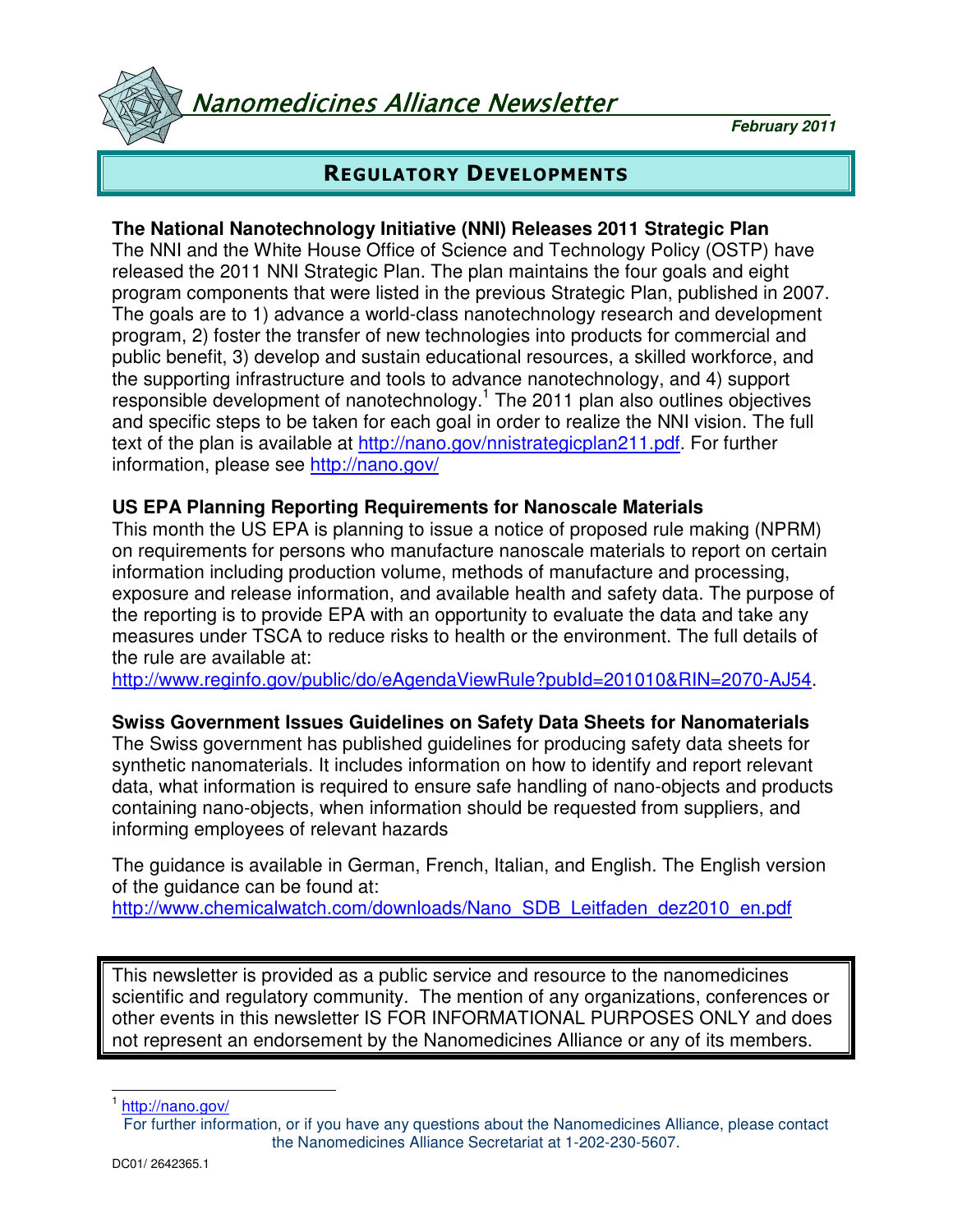# CONFERENCES AND WORKSHOPS

#### **Nano4Life 2011**

February 24, 2011, London UK

- Organized by NanoKTN
	- Explore how nanotech advances healthcare provision, product discovery and development
- Speakers from academia and industry

https://ktn.innovateuk.org/web/nano4life-2011/overview

## **Advanced Technologies for an Ageing Population – sponsored by Institute of Nanotechnology**

March 23 – 24, 2011; Glasgow UK

- How nanotechnology can help provide both improved treatments for conditions associated with ageing, and to contribute to a reduction in the overall costs of healthcare;
- In particular, new approaches to diagnosing and treating degenerative diseases associated ageing;
- New assistive technologies;
- Demographic trends;
- Ethical issues and challenges.

http://www.nano.org.uk/conferences/ageing2011/overview.htm

#### **COIN Hosts Nanomedicine Commercialization Workshop**

March 29, 2011, Charlotte, NC, US

For mid to senior-level managers in nanomedicine on strategies for moving nanomedicine products to the market. Areas covered include:

- Business development
- Market strategy
- Legal

http://coinatncncc.eventbrite.com/

#### **NANOBio&Med 2011**

April 11-14, 2011, Bilbao, Spain

- Topics include: Nanobioanalysis in vitro, bio-nano fabrication, bio-nano measurement and microscopy, nanomaterials for medicine, bioelectronics, bio-water, nanaomaterials for bio and medical applications, nanoassemblies/surfaces, drug delivery, molecular imaging and biophotonics, integrated systems/sensors, nanotoxicology, far future challenges, bio-inspired nanotechnologies
- Emerging and future trends to be discussed among industry, academia, governmental and non-governmental institutions

http://www.imaginenano.com/SCIENCE/Scienceconferences\_BioNanoMed.php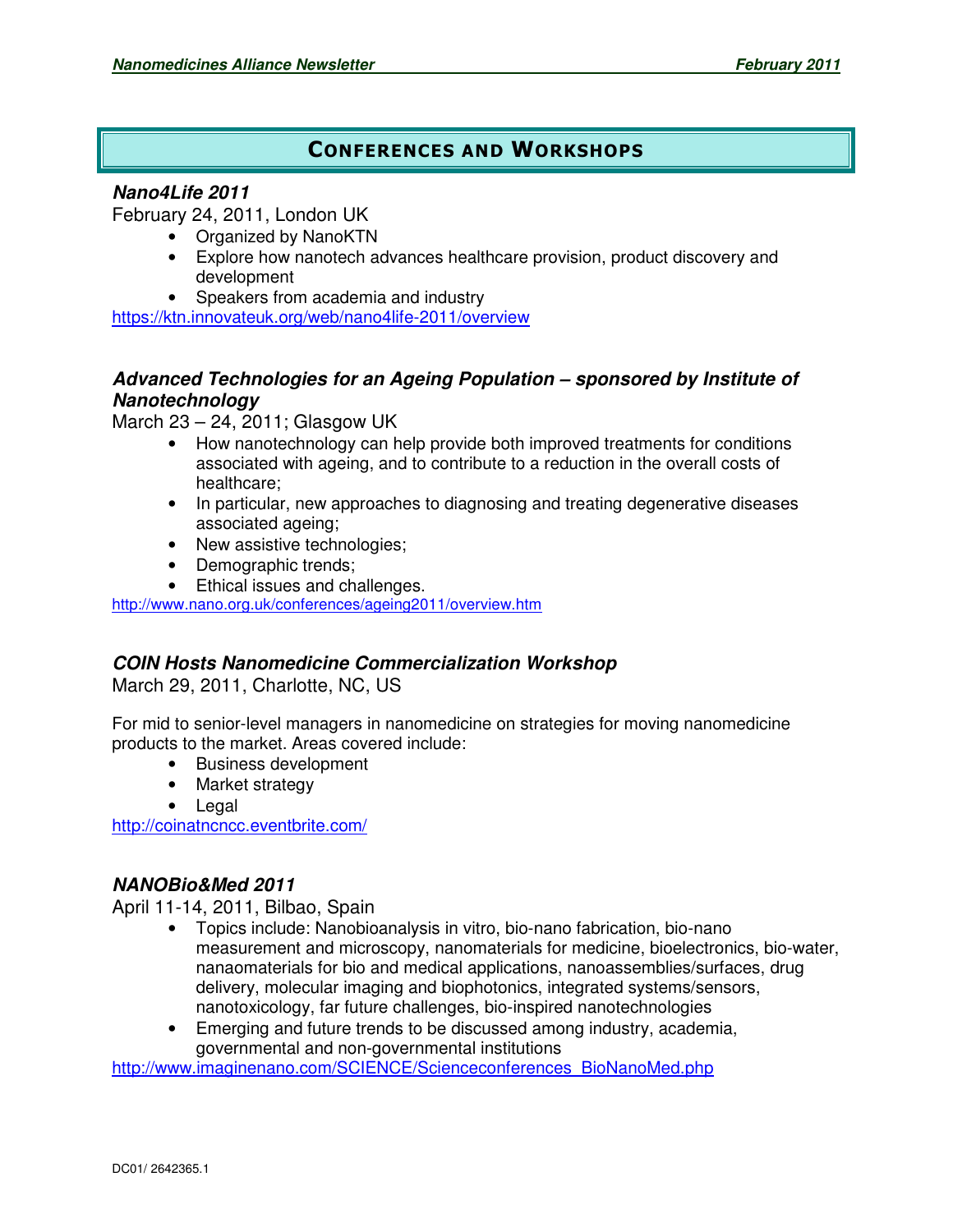## **2011 AAPS Drug Delivery Workshop**

April 14 – 15, 2011; Baltimore, MD

- Emerging oral delivery strategies and technologies to enable biopharmaceutical performance of BCS II, III and IV molecules
- Physicochemical and biopharmaceutical properties and evaluation tools
- Lipid-based systems and solid dispersions
- Prodrugs and nanoparticles

http://www.aaps.org/meetings/workshops/OralDelivery/index.asp

#### **International Conference on Biotechnology and Nanotechnology**

April 27-29, 2011; Venice, Italy

For academic scientists, leading engineers, industry researchers and scholar students to exchange experience and share research results of:

- All aspects of biotechnology and nanotechnology
- Practical challenges and solutions

http://www.waset.org/conferences/2011/rome/icbn/index.php

#### **2011 National Biotechnology Conference – sponsored by AAPS**

May 16 – 18, 2011; San Francisco, CA

Symposium on Targeted Nanotheragnostics: Scientific Achievements and Commercialization Challenges, May 16, 2011: 1:30 – 4:00 pm.

- Promising advances in scientific strategies and approaches that combine disease diagnosis with therapy (Nanotheragnostics);
- Nanodevices:
- Safety concerns on the interaction of nanomaterials and nanoparticles with the human body;
- Pharmacokinetics and biodistribution of nanoparticles;
- Formulation, processing and manufacturing of nanoparticles;
- Opportunities for future growth and commercialization of nanomedicinal products http://www.nxtbook.com/nxtbooks/aaps/nbc2011\_preprogram/#

#### **Pharmaceutical Nanotechnology: Applications & Commercialization**

June 29-30, 2011; London, UK

- Engineering, formulation and drug delivery
- Nano-enabled nucleic acid therapeutic delivery
- Translating discoveries into commercial successes
- Regulatory considerations, IP issues and partnering opportunities

http://smi-online.co.uk/events/overview.asp?is=4&ref=3484

#### **NanoFormulation2011**

June 26 – July 1, 2011 ; Singapore

- Formulation of Nano-Biomaterials
- Handling and processing of Nanopowders
- Processing and Stabilization of Nanoparticle Suspensions
- Smart and Functional Materials in Formulations: Coating, Films and Tapes

• Safety and Health Effects and Nanoscale Materials – Towards Sustainable and Safety http://www.nanoformulation2011.com/